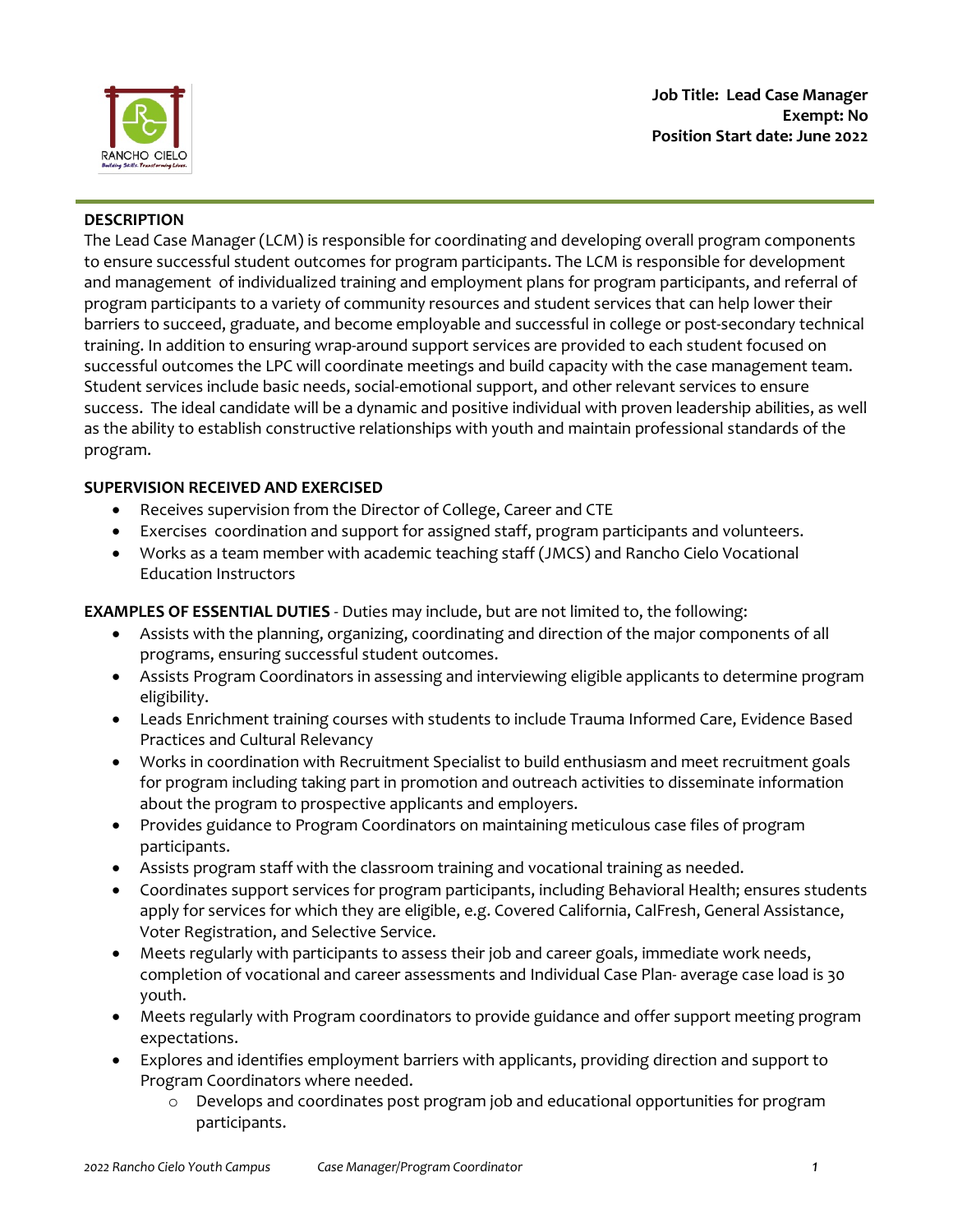- $\circ$  Assists participants to prepare for interviews and assists with applications and resumes culminating with a career portfolio upon successful program exit
- o Coordinates workshops in job search techniques and appropriate career planning methods and other personal development topics.
- o Working collaboratively with Site Coordinator to develop job opportunities, develop and maintain a network of potential employers for graduates.
- Prepares reports on caseload and program activities, reviewing expectations with Program Coordinators.
- Prepares reports and correspondence using a computer.
- As needed, directs, coordinates, and monitors the work of volunteers and program participants.
- Markets program with community groups, youth groups and with local industry.
- Works collaboratively with Alumni Coordinator to support alumni efforts.
- Meet regularly with Site Coordinator to maintain a consistent approach to matters related to student discipline, support, etc.
- Be able to team across programs at Rancho Cielo with the larger RC staff and partners.

#### **Knowledge of:**

- Interviewing and counseling techniques.
- Recordkeeping methods, administrative excellence.
- Effective case management techniques.
- Youth Development programs and best practices.
- Marketing and public relations.
- Community resources and programs to assist program participants.
- Career, vocational and employment counseling techniques.
- Available community programs and resources.
- Sensitivity to and understanding of the diversity, socioeconomic, cultural, disability and risk factors of underserved youth in the Monterey County area.
- Best practices surrounding Case Management and Youth counselling.

# **Ability to:**

- Provide leadership and guidance to peers in a helpful manner.
- Communicate clearly in speech and writing.
- Provide services in a non-judgmental manner.
- Understand, adhere to and articulate appropriate boundaries between students and staff.
- Working collaboratively with program staff and staff in other programs on campus.
- Prepare reports, forms, plans, and agreements in an accurate and timely manner.
- Effectively utilize community and agency resources.
- Input, access and analyze data using a computer.
- Understand barriers faced by underserved youth and mentor them to overcome them.
- Use independent judgment to identify and analyze problems and recommend and implement solutions.
- Maintain high standards of expectations from youth participants and program services.
- Work with frequent interruption. Switch contexts from relational to analytical quickly.
- Spanish-English Bilingual/Biliterate highly desirable.

# *Education and/or Experience:*

- BA or BS in Social Studies, Liberal Arts, Psychology, Communications, Education, Social Work.
- At least 2 years of increasingly responsible experience in employment counseling, job placement, and counseling of underserved youth.